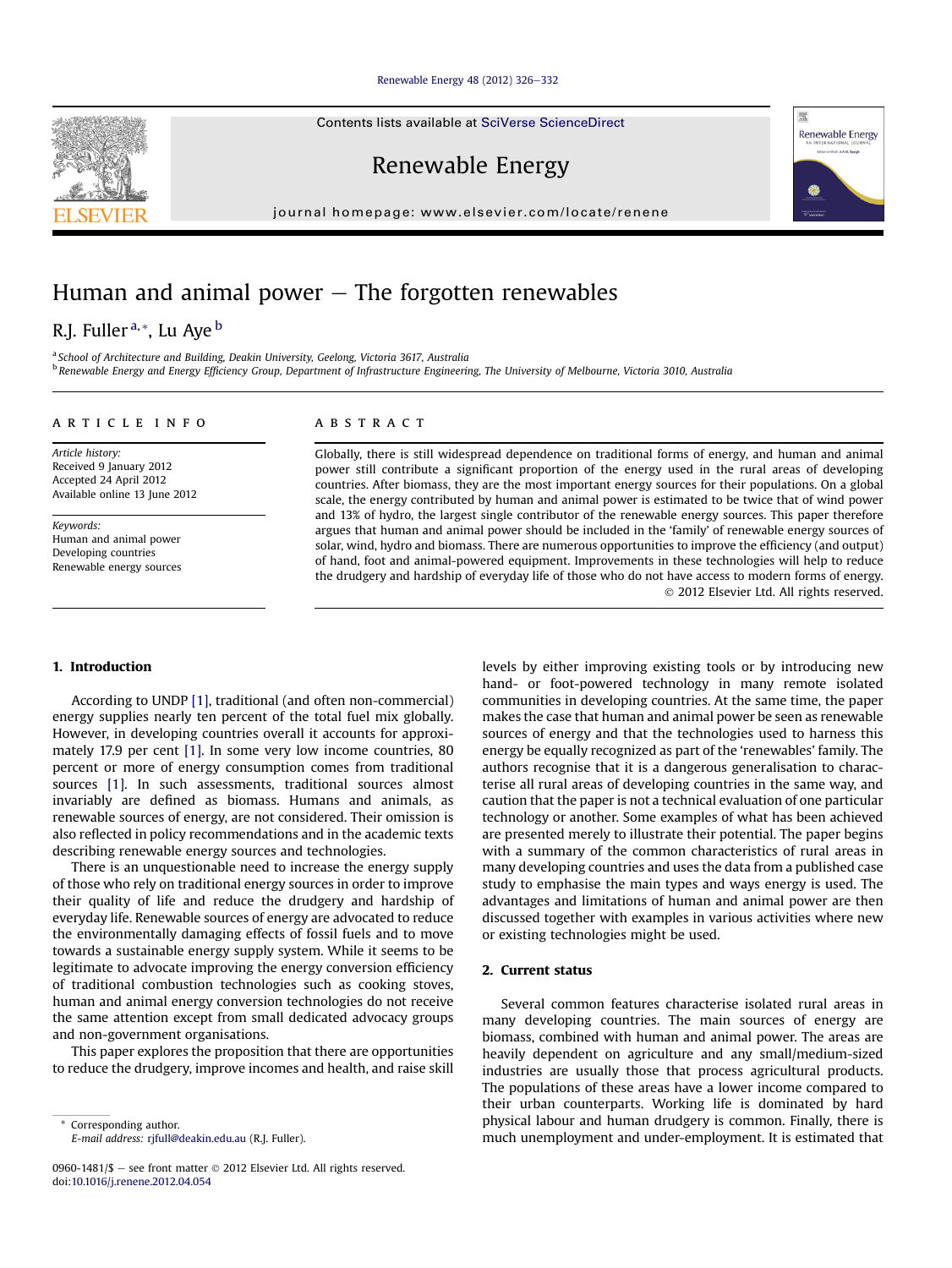in 2025, 40% of the world's 8 billion people will live in the lessdeveloped regions of the world [\[2\]](#page-5-0).

The energy source-activity profile of a South Indian agricultural village with a population of 932, analysed by Ravindranath et al. [\[3\],](#page-5-0) exemplifies the rural areas described above (Table 1). The data illustrates the dominance of biomass as the key energy source, which supplies 83% of the total. This energy is used mainly in the domestic sector (73%) and the remainder in industry. Humans and animals collectively supply 12% of the energy used in the village. All fossil fuels (including electricity generation) contribute only 4% of the energy consumed.

Since energy from human and animal power far outweighs fossil fuels in importance in village life, one might legitimately ask why these sources of energy are not included in contemporary assessments of renewable energies and their respective conversion technologies. In renewable energy policy and academic literature there is massive emphasis on the more well-known renewable energy sources such as solar and wind power. So why are human and animal power not included? There are several possible explanations for this omission. Human and animal-powered technologies are not very fashionable; they lack big company support; there has been a decline in their use in industrialized countries; and finally perhaps their reputation has been blemished with misconceptions about appropriate technology.

Despite the above omissions, some non-government organisations recognize and promote their potential. Organisations such as the UK's Intermediate Development Technology Group (IDTG), the International Forum for Rural Transport and Development (IFRTD) and the World Association for Transport Animal Welfare and Studies (TAWS) all publish information on human and animalpowered technologies. Some of their work is referred to in later sections of this paper, which in turn looks at the potential to use human and animal power more effectively.

## 3. Human power

As a 'machine', the human body has limited output. Peak power output for a fit and healthy adult is about 900 W [\[4\]](#page-5-0) but this can only be sustained for a few seconds. Putting this power output in some context, activities such as hoeing and tree felling require  $300-500$  W and 600 W of gross power respectively [\[5\]](#page-5-0). Assuming an energy conversion efficiency of 25%, the net power output for tree felling is 150 W, which is confirmed by [\[6\]](#page-5-0). These figures explain why the amount of time we can spend working hard is limited and regular resting is required. Tiwari [\[7\]](#page-5-0) believes that a continuous output of 60 W pedalling at 50 revolutions per minute for a long duration is reasonable. Such an output is ideal for many activities such as water pumping, threshing, maize shelling and grain grinding. The productive impact of hand- or foot-operated machines in the areas of transport, crop processing, manufacturing and water pumping are discussed below.

#### Table 1

Energy source-activity matrix for South Indian agricultural village (GJ a $^{-1}$ ) (adapted from Ref. [\[3\]\)](#page-5-0).

| Source      | Agriculture | Domestic | Lighting | Industry | Total |
|-------------|-------------|----------|----------|----------|-------|
| Human       | 214         | 502      |          | 133      | 849   |
| Animal      | 353         |          |          | 33       | 386   |
| Firewood    |             | 6549     |          | 1083     | 7632  |
| Agro-waste  |             | 681      |          |          | 681   |
| Electricity | 93          |          | 34       | 11       | 138   |
| Kerosene    |             | 5        | 202      | 28       | 235   |
| Diesel      |             |          |          |          |       |
| Coal        | -           | -        | -        | 41       | 41    |
| Total       | 661         | 7737     | 236      | 1329     | 9963  |

#### 3.1. Transportation

Basic access to markets and services such as health and education is a fundamental necessity for sustainable development. Although isolation is known to be a major cause of poverty, there is usually little or no government support for improved transport in remote rural areas where unsealed roads and tracks dominate. Transport policies are usually formulated in capital cities and the focus is on roads and motorised transport. This shortcoming is unfortunate because there are opportunities to improve the movement of goods and people in remote rural areas.

In remote rural areas, walking, bicycles and animals are the most common means of transport. It has been suggested that "the most important development, technically and socially, in the nineteenth century was the bicycle" [\[8\]](#page-5-0). In 2007, global production of bicycles was 130 million, more than twice the level of car production [\[9\]](#page-5-0). In many developing countries, the influence of the bicycle is massive. In terms of efficiency, a 75 kg person on a bicycle is superior to other animals or machines, using a mere 47 kJ per km of travel (Fig. 1) and in terms of energy intensity per passenger km, it is an order of magnitude less than even a mass transit system [\(\[10\]](#page-5-0), cited in Ref. [\[11\]](#page-5-0)).

In terms of load carrying, a comparison of human-powered transport modes demonstrates the significant benefits that are achievable. A wheelbarrow allows the user to carry three times the load (or alternatively make one trip instead of three) compared to portage on the head or back [\(Table 2](#page-2-0)), which has been shown to have long-term adverse physiological effects [\[14\]](#page-5-0). A handcart can carry double the load of a wheelbarrow and is already an important part in the transport system of some countries. In 1995 in Kenya, for example, it was estimated that there were 100,000 handcarts in use, playing an important part of the economy [\[15\].](#page-5-0) Handcarts are even superior to animal carts for small loads and short distances because it is simpler than hitching up an animal [\[16\].](#page-5-0) In terms of speed, the bicycle is by far the quickest form of transport, travelling about three times faster than all the other modes.



Fig. 1. Energy cost of transport for various animals and machines (source: adapted from Ref. [\[12\]](#page-5-0), cited in Ref. [\[13\]\)](#page-5-0).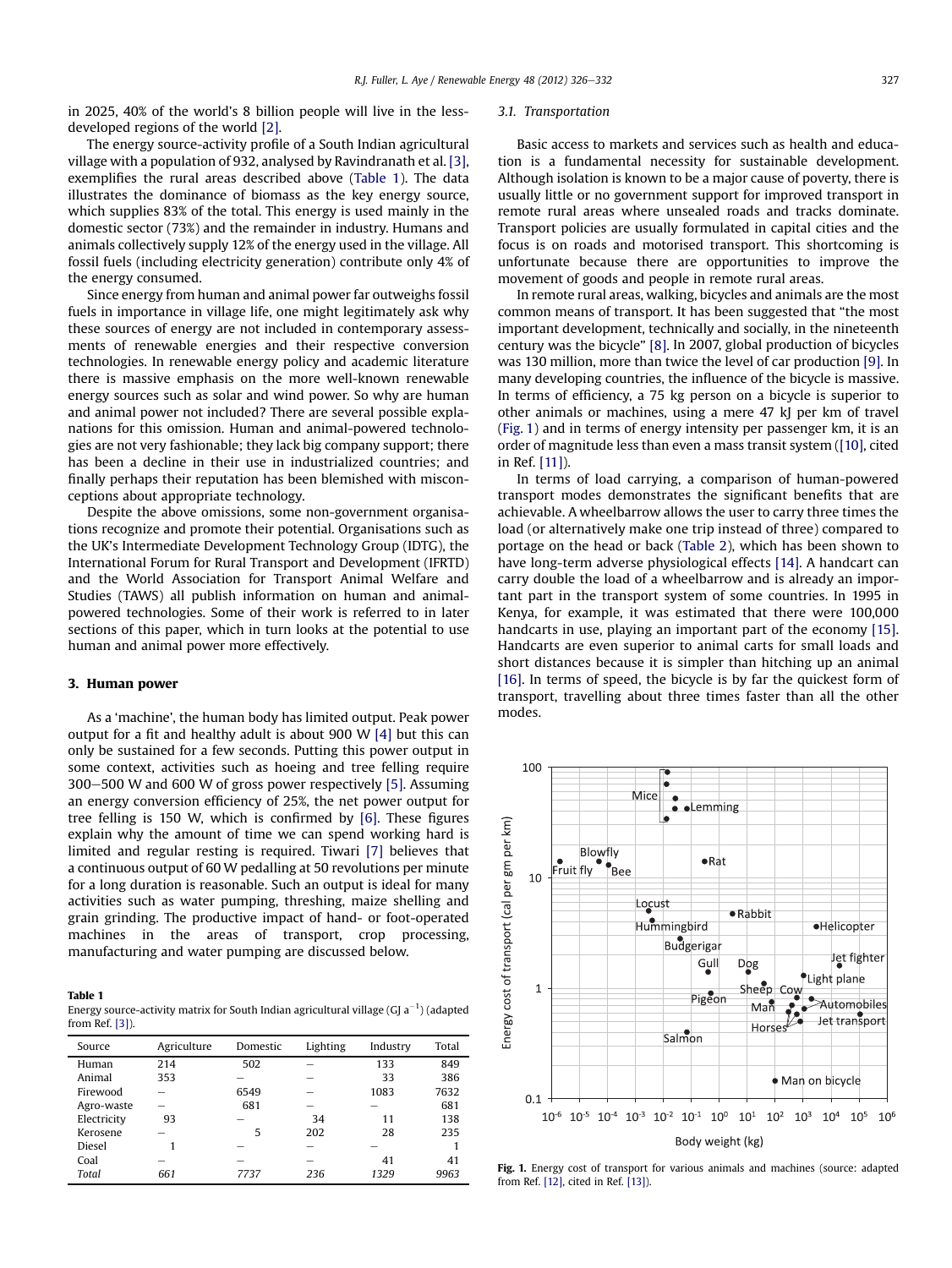#### Table 2

Comparison of load carrying capacity and distances for various hand- and footoperated devices (source Ref. [\[17\]\)](#page-5-0).

| Transport mode         | Typical<br>load (kg) | Average<br>speed (km/h) | Daily range<br>(km) | Transport<br>capacity<br>(t km/h) |
|------------------------|----------------------|-------------------------|---------------------|-----------------------------------|
| Human carrying         | 30                   | $4 - 5$                 | $15 - 20$           | 0.12                              |
| Wheelbarrow            | 90                   | $3 - 4$                 | $5 - 6$             | 0.35                              |
| Handcart (1 person)    | 200                  | $3 - 4$                 | $10 - 12$           | 0.80                              |
| Cycle with carrier     | 40                   | 12                      | $40 - 50$           | 0.48                              |
| Cycle trailer          | 125                  | 10                      | $30 - 40$           | 1.25                              |
| Donkey cart (1 animal) | 300                  | $3 - 4$                 | 20                  | 1.10                              |
| Ox cart (2 animals)    | 900                  | $3 - 4$                 | 20                  | 3.20                              |

## 3.2. Crop processing

Since rural areas are dominated by agricultural production for personal consumption and income generation, crop processing is often a dominant activity. Traditional methods of crop processing are slow, inefficient and hard work. These characteristics have long been recognized and have provided the impetus for the research and production of small machines to improve output, and reduce the time and effort required using traditional devices. For example, grain milling is traditionally carried out with a mortar and pestle or between grinding stones. Table 3 compares the output of some traditional methods and hand-operated  $(H-O)$  devices for processing some common agricultural crops. Improvements in output are increased considerably e.g.  $3-4$  times for threshing and  $2-7$ times (per person) for the various shelling operations.

### 3.3. Manufacturing

Good shelter is a basic need, and bricks and blocks of various sizes are used in most cultures where suitable raw materials are available. Hand-made bricks may be desired in rich countries to achieve a particular architectural style but in poor countries the technique is often used out of necessity rather than choice (Fig. 2). Traditional brick makers, often children, work long hours in arduous conditions. Trevalyn and Haslam [\[22\]](#page-5-0) provide data that can be used to calculate the output of makers of hand-made bricks in the U.K. Their research also provides evidence of the deleterious physiological effect of such repetitive work. To meet a weekly quota, workers in the moulding department were required to produce 132 bricks per hour. This output level is similar to that cited for children in one developing country who produce up to 2000 bricks in a 14-h day [\(www.youtube.com/watch?v](http://www.youtube.com/watch?v%3Dn06xec-8oWQ)=[n06xec-](http://www.youtube.com/watch?v%3Dn06xec-8oWQ)[8oWQ\)](http://www.youtube.com/watch?v%3Dn06xec-8oWQ). Hand-operated machines are available which can improve output with less hardship. One commercially-available hand-operated machine is claimed to be capable of producing 5000 similar-sized bricks in a 9-h day. However, the number of operators required is unspecified.

#### 3.4. Water pumping

Water is essential for life, good health and reliable agricultural production. Water is also heavy and moving it by hand using

Table 3 Comparison of traditional and various hand-operated crop processing devices.

| Task                           | Traditional method H-O device |                                | Reference |
|--------------------------------|-------------------------------|--------------------------------|-----------|
| Threshing                      | $20 - 40$ kg/h                | 100-150 kg/h                   | [18]      |
| Grain milling                  | $2.9 \text{ kg/h}$            | 11.1 $\text{kg/h}$ (2 persons) | $[19]$    |
| Maize shelling                 | Few kg/h                      | $6.82$ kg/h                    | [20]      |
| Ground nut shelling $1-3$ kg/h |                               | $21-42$ kg/h (2 persons)       | [21]      |



Fig. 2. Brick making by hand in Nepal.

containers or other traditional devices is arduous. There are many types of traditional water-lifting device including the counterpoise lift ('shadouf'), the pivoting gutter ('dhone'), swing basket or simple rope-and-bucket systems [\[23\].](#page-5-0) The modern suction handpump is now widely used as an alternative. A comparison of the characteristics of two traditional devices with the suction handpump shows that the latter combines good water delivery and lift characteristics (Table 4). In terms of combined volume and lift factor  $\rm (m^3m)$  of water per unit time at the handpump, it is, on average, 40-75% better than the two traditional devices.

Mirti et al. [\[25\]](#page-6-0) have calculated the power output of 13 different types of human-powered water-lifting device using different literature sources. In general, power output levels do not exceed 40 W. Foot-operated pumps are usually superior since leg muscles are more powerful than those in the arms. Because of their low output, suction handpumps are more suitable for drinking and stock water supply than irrigation.

### 4. Animal power

According to FAO [\[26\],](#page-6-0) animal power is still "persistent and widespread in Asia and Latin America" and its use in even "expanding in Africa". In terms of numbers of working animals, estimates vary. Wilson [\[27\]](#page-6-0) estimates there to be at least 300 million draught animals, although acknowledges that other estimates are much higher. FAOSTAT [\[28\]](#page-6-0) indicates that there are 110 million equines alone. In terms of net efficiency, animals are comparable with the tractor with efficiencies above 30%, but walking and maintenance reduces their efficiency significantly to approximately  $10\%$  [\[29\].](#page-6-0) The input-output model of [\[30\]](#page-6-0) illustrates the multiple function of a working animal [\(Fig. 3](#page-4-0)). While this representation indicates the generic inputs, outputs and waste products of an animal viewed as an energy conversion device, the reality is much more complex. To 'operate' an animal may require human inputs for tasks such as herding, cleaning stalls or pens,

Performance comparison of two traditional water-lifting devices used for open and shallow wells with the modern suction handpump (source Ref. [\[24\]](#page-5-0)).

| Pump type        |     | Maximum lift $(m)$ Typical flow $(l/min)$ Typical lift $(m)$ |    |
|------------------|-----|--------------------------------------------------------------|----|
| Shadouf          |     | 60                                                           |    |
| Rope and basket  | 100 | 15                                                           | 10 |
| Suction handpump |     | $24 - 36$                                                    |    |

<span id="page-2-0"></span>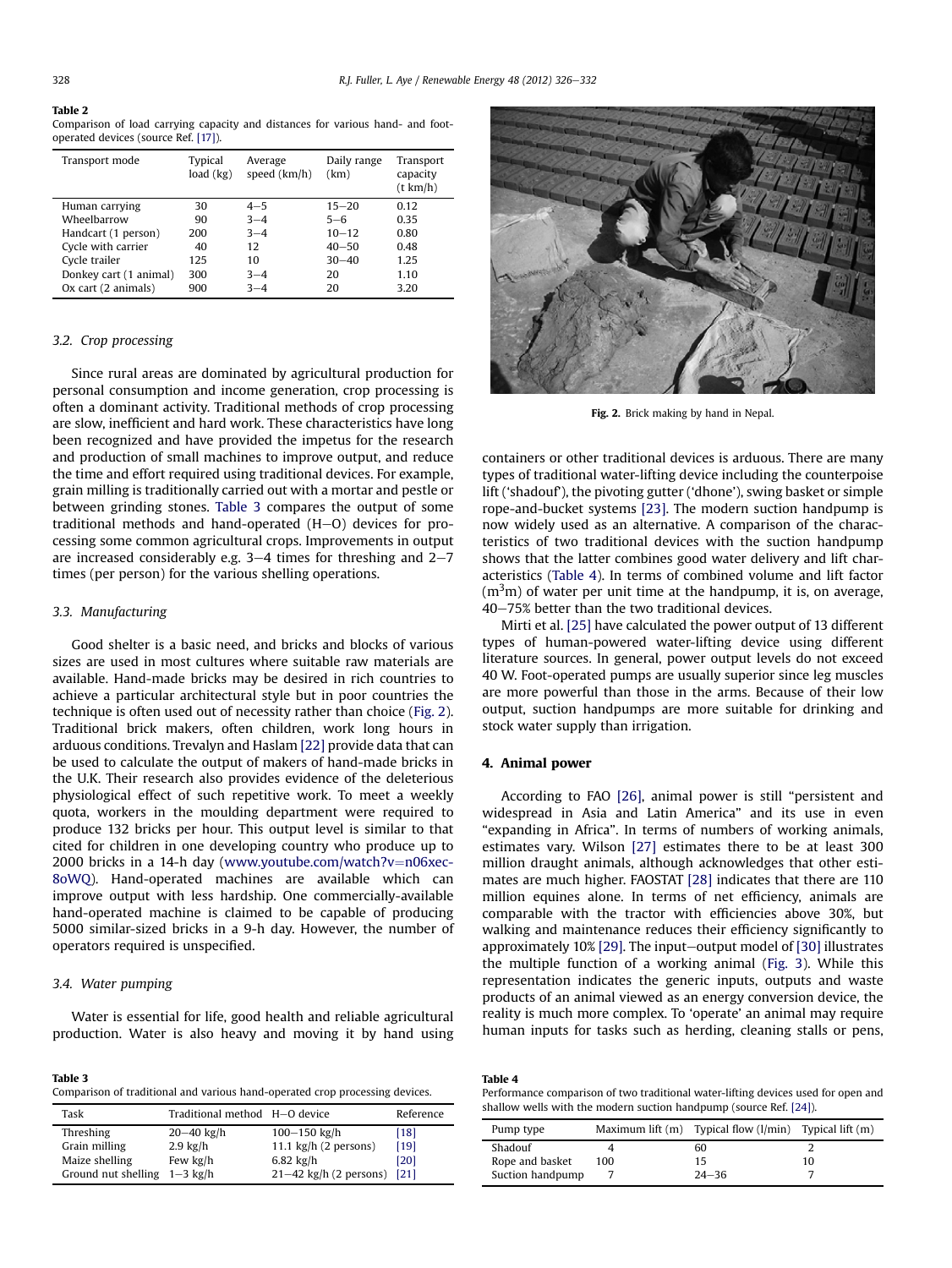### <span id="page-3-0"></span>Table 5

Improvements achievable through better harness design (source: adapted from Ref. [\[34\]\)](#page-6-0).

| Indicator     | Yoke | Breastband | Collar |
|---------------|------|------------|--------|
| Draft (kgf)   | 57   | 65         | 64     |
| Speed $(m/s)$ | 1.0  | 1.0        |        |
| Power (W)     | 520  | 600        | 670    |

(Note:1  $kgf = 9.81 N$ ).

milking, harnessing and guiding. Cash 'inputs' may also be required to purchase occasional feed or veterinary care. Cash income for live or dead animals is also an important 'output' from a farmer's perspective (see later [Table 9](#page-4-0)). The monetary value of the multiple goods and services provided by some animals is significant e.g. cattle in South Africa, analysed in detail by Shackleton et al. [\[31\].](#page-6-0) Animals are consumers and producers of biomass. In both its raw and digested forms, biomass production is always included in assessments of renewable energy potential. However, with a few notable exceptions [\[26,32\]](#page-6-0) the output of the energy conversion process i.e. the animal itself is not regarded as a source of renewable energy. It is not ignored, of course, by those who live and work in the rural areas of developing countries.

The force exerted by a working animal is approximately equal to  $10-12\%$  of its live weight, and this means, for example, that a buffalo has a power output of about 300 W, or 5.4 MJ/d, if it is assumed that the animal works for 5 h per day. However, many factors can reduce this output significantly. These include stress, malnutrition, a poor fitting harness, difficult ground etc. The impact of poor nutrition is significant because thin, underfed or sick animals will not be able to work efficiently. Output can decline as much as 50% in oxen and buffalo, according to Pearson [\[29\].](#page-6-0) Both food quantity and quality is important and a 400 kg animal will need approximately 44 MJ/d in food [\[33\].](#page-6-0) Assuming their availability, the ability to provide adequate feed and health care to animals is principally about knowledge and education, rather than technology, like harnesses, cultivation implements and carts. The impact of improvements that are possible in these technologies is discussed below.

#### 4.1. Harness design

The traditional method of harnessing animals is often a yoke, which rests on the back or neck of the animal. In this arrangement, both the animal and the activity are disadvantaged. For the animal, the load is transferred through a single point of contact which can result in sores at the pressure point. The position of the yolk and control of the animal is via a rope under its neck, which in turn leads to pressure on the throat and discomfort. The development of draught power is disadvantaged because the angle of pull is high and there is a high vertical component in load.

By improving the harness, both these disadvantages can be reduced. The three-point harness is an example of technology that overcomes the problems described above [\(Fig. 4\)](#page-4-0). A comparative study between the traditional and two improved harnesses by Geza [\[34\]](#page-6-0) illustrates the positive effects (Table 5). Draft, power and speed have all been improved. Adoption rates for better harnessing are

#### Table 6

Comparison of traditional and improved ploughs (source Ref. [\[40\]](#page-6-0)).

| Performance parameter                        | Traditional | Improved |
|----------------------------------------------|-------------|----------|
| Number of ploughings                         | 5           |          |
| Average depth of cut at final ploughing (mm) | 98          | 128      |
| Average width of cut (mm)                    | 154         | 160      |
| Average pulling force (kg)                   | 26.7        | 22.0     |
| Deepest cut (mm)                             | 108         | 143      |
| Widest cut (mm)                              | 211         | 215      |

Table 7

|  |  |  |  | Soil preparation times using hoe, plough and cultivator (source Ref. [42]). |  |
|--|--|--|--|-----------------------------------------------------------------------------|--|
|--|--|--|--|-----------------------------------------------------------------------------|--|

| Power source | Hoe(hr)                  | Flow(hr) | Cultivator (hr)          |
|--------------|--------------------------|----------|--------------------------|
| Hand         | 60                       | -        | $\overline{\phantom{a}}$ |
| Donkeys      | $\overline{\phantom{a}}$ | 20       | 13                       |
| Oxen         | $\overline{\phantom{a}}$ | $7 - 10$ | $4 - 5$                  |

reported to be low [\[16\]](#page-5-0), however, possibly due to cost, and the complexity for harnessing more than one animal. Other factors such as tradition may also influence acceptability.

#### 4.2. Transportation

While handcarts may be superior to animals for transporting small loads over short distances, the importance of animals in rural transportation is unquestionable and their widespread use is testament to this fact. In India alone, there are an estimated 14 million animal-drawn carts [\[16\]](#page-5-0) and 700,000 in Africa [\[17\]](#page-5-0). In most cases, animals pulling carts have a superior transport capacity to humans and can certainly carry significantly heavier loads [\(Table](#page-2-0) 2). Animal carts can carry almost a tonne of produce. An example of how modern design and materials can improve traditional animal cartage is the Golovan cart ([Fig. 5\)](#page-4-0). Designed to be drawn by a single ox (rather than a pair), it weighs 320 kg and has a payload of about 500 kg, which is directly over the back axle, minimizing the forces on the neck of the animal [\[36\]](#page-6-0).

#### 4.3. Agriculture

According to IFAD [\[37\]](#page-6-0), two billion people live and work on small farms in developing countries and most of these smallholder farmers live on less than \$2 per day. Many of them rely on traditional technologies to perform the arduous tasks of agricultural production such as ploughing, planting, harvesting and processing. Some examples of technologies to improve the efficiency of the last of these activities have been cited in [Table 3.](#page-2-0) The FAO [\[38\]](#page-6-0) cites data from more than 27 developing countries across Central America, South and South East Asia, and Africa used to analyse the various activities undertaken by rural households to generate income. In many countries, the percentage of small farms using mechanized equipment is less than fifty percent indicating that there is substantial room to introduce more efficient hand, foot or animal operated equipment. Two examples of the improvement possible are described in the following paragraphs.

The traditional plough or 'ard' is used in many countries. There are numerous designs but they often have disadvantages such as: being jerky to use; leave large areas unploughed; are slow and hard work; have a limited cutting depth; and need multiple passes. Various new plough designs have been developed with improved results. For example, Sarker and Barton [\[40\]](#page-6-0) tested their improved design which had a variable pull angle, redesigned and replaceable share at a lower cost. The new design produced a cut that was 30% deeper and 4% wider using 18% less force (Table 6).

| Table 8                                                     |
|-------------------------------------------------------------|
| Comparative costs of solar panel and some human and animal- |
| powered devices (adapted from Ref. [43]).                   |

| Technology          | Cost (US\$) |
|---------------------|-------------|
| 40 W PV panel       | 210         |
| Manual grinder      | 56          |
| Manual water pump   | 63          |
| Animal-drawn cart   | 70          |
| Animal-drawn plough | 100         |
| Sewing machine      | 115         |
|                     |             |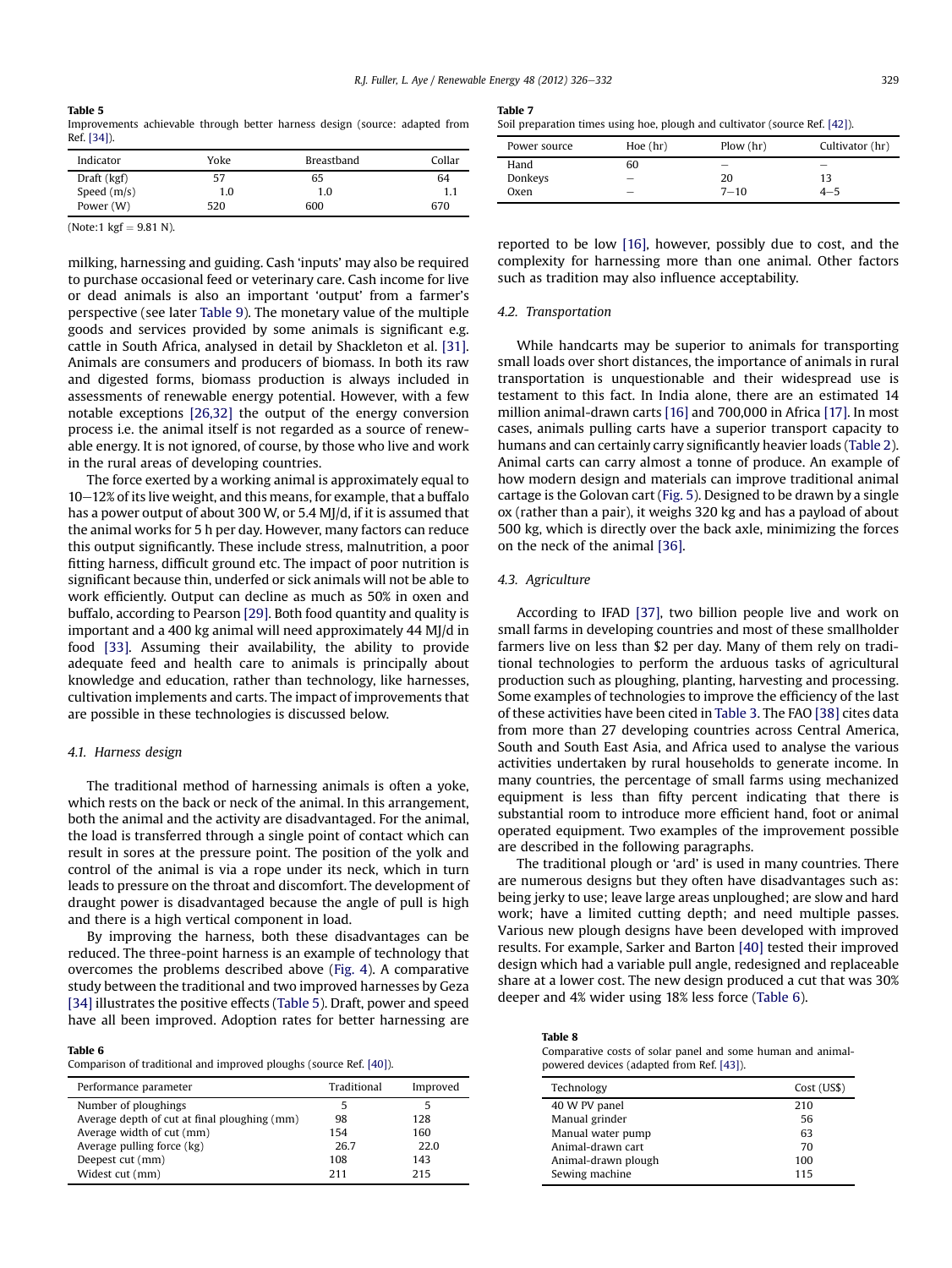<span id="page-4-0"></span>

Fig. 3. Input-output block diagram for working animals (source Ref. [\[30\]\)](#page-6-0).

Animal-drawn wheeled tool carriers have been identified as a step between traditional implements and the tractor. Developed in the 1950s, these implements can carry a range of tools for field preparation, as well as being adaptable for carting and spraying. Starkey [\[41\]](#page-6-0) has traced their history and warned that success on research stations does not necessarily translate into successful technology transfer. Farmers have found them to be costly, too heavy and complex, and risky because breakdown could result in a loss of all processes, rather than one in the case of the traditional implement. The effectiveness of an animal-drawn cultivator compared to other traditional implements for soil preparation, measured in operational hours, has been demonstrated by Veikko and Pitois [\[42\]](#page-6-0) [\(Table 7\)](#page-3-0). In this example, improvements, measured in orders of magnitude, are possible using a cultivator harnessed to the oxen.

## 5. Investment benefits

This paper has so far argued that there are opportunities to improve the life of those in the most rural areas of developing countries with hand-, foot- and animal-powered devices. However, there could also be investment advantages compared to conventional renewable energy technologies. Karekezi and Kithyoma [\[43\]](#page-6-0) contrast the cost of solar PV with various other rural energy devices ([Table 8](#page-3-0)). It can be seen that even a small PV panel is  $2-3$  times more expensive than the human- and animal-powered devices. Such data strongly supports the argument that investment in these technologies is just as (or even more) important as that directed to the more conventional renewable technologies.

The superior value of animal- compared to machine-power in some situations is certainly recognized by users. Table 9 summarizes the reported preferences of some Thai farmers for buffalo compared to the 2-wheel 'walking tractor' for preparing fields for rice planting [\[44\]](#page-6-0). Clearly for those with a small land area, the buffalo is superior in terms of capital and running costs, and there is even some value as meat at the end of the animal's useful life.

#### Table 9

Comparison of buffalo and 2-wheel walking tractor (source: adapted from Ref. [\[44\]\)](#page-6-0).

| Criteria              | <b>Buffalo</b>                  | 2-Wheel walking<br>tractor |
|-----------------------|---------------------------------|----------------------------|
| Capital cost          | US(1986)\$192-260               | US(1986)\$720-1000         |
| Durability            | $25 - 30$ years                 | $5-10$ years               |
| Running costs         | None                            | Petrol and repairs         |
| Length of working day | $4-6$ h/day                     | $8-10$ h/day               |
| Ploughing rate        | $0.1 - 0.2$ ha/d                | $0.5 - 0.8$ ha/d           |
| Suitable farm size    | $0.5 - 1.6$ ha                  | 3.2 ha or more             |
| Value at end of life  | US(1986)\$40-80<br>(meat value) | Scrap only                 |



Fig. 4. Three-point harness (source Ref. [\[35\]\)](#page-6-0).

#### 6. A global perspective

There are very few estimates of how much energy human and animal power contributes on a macro scale. The analysis of the energy use of an Indian village by Ravindranath et al. [\[3\],](#page-5-0) cited earlier, is one example. Alam et al. [\[45\]](#page-6-0) have carried out a similar study for a village in Bangladesh. Ramaswamy [\[46\],](#page-6-0) cited in Ref. [\[27\],](#page-6-0) estimated that draught animal power was equivalent to the use of 20 million tonnes (840 PJ) of petroleum products by motorized equipment.

Like the non-commercial use of biomass, human and animal power would be impossible to monitor and record accurately. However, it is possible to calculate an 'order-of-magnitude' figure using the available data. If it assumed that the 1.3 billion people currently without electricity [\[47\]](#page-6-0) live as the villagers analysed by Ravindranath et al. [\[3\]](#page-5-0), then those humans contribute nearly 1200 PJ per annum. Likewise, if it is assumed that the estimated 300 million working animals are contributing about 1 GJ per annum each (as Ref. [\[3\]](#page-5-0)), then their annual contribution will be 300 PJ. Together, humans and animal energy represents approximately 1500 PJ per annum. In 2008, wind power was estimated to produce 227 TWh [\[48\]](#page-6-0) and hydro power contributed 2.2% (270 Mtoe or 11,340 PJ) of the world's primary energy [\[49\]](#page-6-0). This means that



Fig. 5. The Golovan cart (source Ref. [\[39\]](#page-6-0)).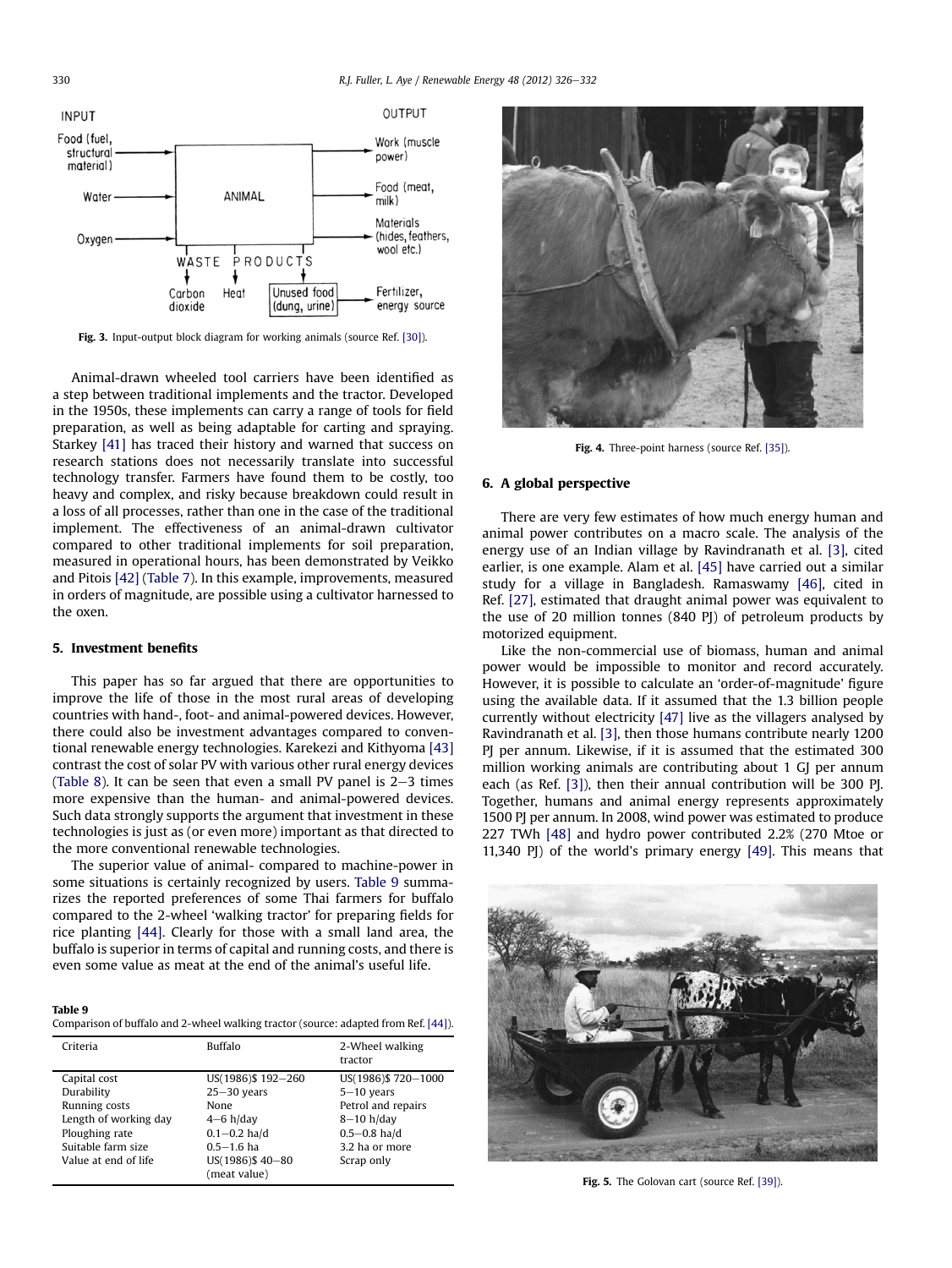<span id="page-5-0"></span>human and animal contributed almost twice the energy of wind power and approximate one seventh of the energy of hydro power. These figures alone justify that more attention should be given to human and animal power.

The examples and opportunities for using human and animal power have been drawn from research that has focused on the needs of developing countries. The relevance of such technologies to developed countries, however, should not be overlooked. Cheap and plentiful energy in these countries has led to a decline in the use of manually-operated technologies. Every household implement that could be motorized is now available, adding to fossil fuel demand, particularly electricity. The decline in physical activity has also undoubtedly contributed to a decline in bodily health and well-being. For many who live in developed countries, their muscle tone is now maintained in gymnasiums rather than in the home and garden. By re-embracing human power for some tasks, environmental and health benefits are likely to result.

## 7. Barriers to dissemination and adoption

The preceding sections have argued that human and animal power play a crucial role in the day-to-day activities of many who live in the rural areas of some developing countries. Improvements in the technologies could increase outputs and save time. If this is the case, what are the main barriers to dissemination and adoption to the introduction of these improved technologies? The literature suggests a number of contributing factors.

Firstly, Karekezi and Kithyoma ([\[42\]](#page-6-0):1082) suggest there is a pre-occupation with electricity  $-$  or more precisely, the lack of it. In sub-Saharan Africa, for example, they say that "external observers and experts react with a great deal of concern when shown data indicating that in a typical sub-Saharan African country, <5% of the rural population have access to electricity. Since most of the experts come from countries with almost universal electricity access, the thought of any form of development without electricity is perceived as unthinkable". As a result, numerous electrification programmes have been launched in that region, effectively shifting the focus away from more beneficial technologies such as hand-operated and animal-drawn implements, "which would increase the agricultural productivity of rural Africa."

The cost of the improved technologies is a significant barrier to their adoption. Dennis [17], discussing alternatives to carrying loads on the head or back, states that many rural people are unable to afford simple technologies such as wheelbarrows, handcarts, bicycles and animal-drawn carts. According to Ref. [17], the cost of an animal cart may represent up to  $3-4$  times the average annual household income. In some cases, locally-run credit schemes can overcome this barrier.

The isolation of those who would benefit most from the introduction of more efficient hand and animal-powered technologies is also a major factor influencing the steps in a successful technology transfer process. The voices of those far from the decision-making centres are least heard and therefore their needs in terms of what is appropriate are less well articulated. Lack of information and/or misconceptions about what technologies are available, how to access them, lack of political power and poor infrastructure all stem from the isolation of communities. Paying particular attention to the choice of technology and the infrastructure for its repair and maintenance is largely credited as the reason for the success of a World Bank-funded handpump project in Mali [\[50\].](#page-6-0)

The FAO ([\[26\]](#page-6-0):9), however, believes that the constraints to further use of animal power are not technical or economic, rather psychological or social. The organisation contends that decision makers and educators do not regard animal power as "a modern development option". It is believed that portraying animal power as a "renewable technology that is relevant to the modern world" through various media and education outlets would do much to change its image.

## 8. Conclusions

This paper has argued for the place of human and animal power in the family of renewable sources of energy. Human and animal power clearly makes a massive contribution to the energy used in the rural areas of developing countries. In global terms, this contribution is also significant compared to more conventional renewable energy sources such as wind and hydro. Opportunities exist to improve existing tools and techniques, as well as to introduce new low cost technologies in order to reduce drudgery, improve health and well-being, and improve income generation opportunities. There is evidence to suggest that investment in these technologies is likely to be more cost-effective than in more popular renewable technologies such as solar home systems.

#### References

- [1] UNDP. World Energy Assessment. Energy Overview. 2004 update. New York: United Nations Development Programme; 2004. p. 88.
- [2] UN. World urbanization prospects. United Nations, Dept. of Economic and Social Affairs, Population Division; 2009.
- [3] Ravindranath NH, Nagaraju SM, Somashekar HI, Channeswarappa A, Balakrishna M, Balachandran BN, et al. An Indian village agricultural  $ecosystem - case study of Ungra village - Part 1: main observations. Biomass$ 1981:1:77-88.
- [4] Parker JF, West VR. Bioastronautics data book. 2nd ed. Washington: Scientific and Technical Information Office, National Aeronautics and Space Administration (NASA); 1973.
- [5] Hicks A. Power and food security. Taejon, Republic of Korea: International Solar Energy Society (ISES), Solar World Congress; 1997. 24-30 August.
- [6] Nwuba ELU, Kaul RN. Energy requirements of hand tools for wood cutting. Journal of Agricultural Engineering Research 1987:36:207-15.
- [7] Tiwari PS, Gite LP, Pandey MM, Shrivastava AK. Pedal power for occupational activities: effect of power output and pedaling rate on physiological responses. International Journal of Industrial Ergonomics,  $2011;41(3):261-7$ .
- [8] Wilson SS. Pedal power on the land: the Third world and Beyond [Chapter 2]. In: McCullagh JC, editor. Pedal power in work, Leisure and transportation. PA, USA: Rodale Press; 1977.
- [9] Roney JM. Bicycles pedaling into the Spotlight. Washington: Earth Policy Institute; 2008.
- [10] Loftness RL. Energy Handbook. New York: Van Nostrand Reinhold Co; 1980. [11] UN. Energy efficiency in transportation. Alternatives for the future. New York:
- United Nations; 1993. p. 107.
- [12] UNIDO. Appropriate technology for low cost transport for rural areas; 1978. Monograph No. 2, Vienna.
- [13] Francis AJ, Mansell DS. Appropriate technology for developing countries. Blackburn, Victoria, Australia: Research Publications; 1988. p. 259.
- [14] Echarri JJ, Forriol F. Influence of the type of load on the cervical spine: a study on Congolese bearers. The Spine Journal 2005;5:291-6.
- [15] IFRTD. A cart for the next century. Forum News. International Forum for Rural Transport and Development; 1996.
- [16] Starkey P. Transport with animal power. IFRTD Forum News, 8, 1, June. International Forum for Rural Transport and Development; 2000.
- [17] Dennis R. Meeting the challenges of animal-based transport. In: Starkey, Kaumbutho, editors. Meeting the challenges of animal traction. Animal Traction Network for Eastern and Southern Africa (ATNESA). London: Intermediate Technology Publications; 1999. p. 326.
- [18] TECA. Labour saving technologies and practices: manual and motorised threshers. Rome: FAO; 2011.
- [19] Adeoti JS. Performance evaluation of a modified bicycle pedal-operated grain mill. Agricultural Mechanization in Asia, Africa and Latin America 1995;26(4):  $44 - 8$
- [20] Nkakini SO, Ayotamuno MJ, Maeba GPD, Ogaji SOT, Probert SD. Manuallypowered continuous-flow maize-sheller. Applied Energy 2007;84:1175-86.
- [21] IDRC. Hand-operated wooden groundnut sheller. International Development Research Centre, Canada. Available from: <http://web.idrc.ca>; 2012 [accessed 06.01.12].
- [22] Trevalyn, Haslam. Musculoskeletal disorders in a handmade brick manufacturing plant. International Journal of Industrial Ergonomics 2001;27:43-55.
- [23] Fraenkel PL. Water lifting devices. Irrigation and Drainage paper No 43. Rome: FAO; 1986.
- [24] Practical Action. Human-powered handpumps for water lifting. Technical Brief, Schumacher Centre for Technology and Development; 2008 [Rugby, UK, October].